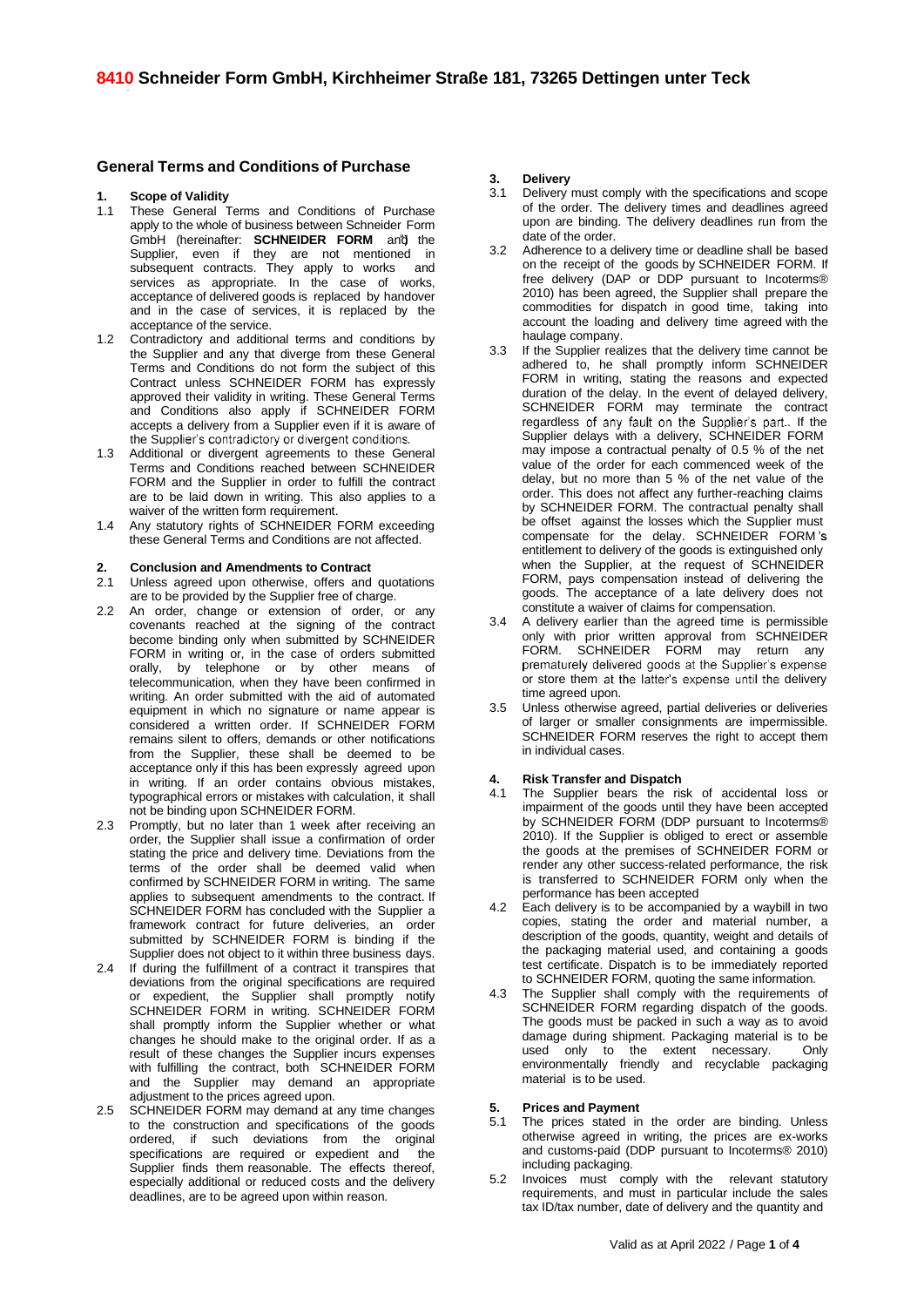type of goods charged for. Furthermore, the supplier number, waybill number and the number and date of the order must be sated. Invoices that do not satisfy these requirements shall be deemed non-received due to the impossibility of processing them.

- 5.3 Payment is made upon the receipt of the goods, completion of the service or upon successful performance within 14 days of receipt of the invoice, with a 3% discount or net within 30 days. Payment is subject to a check of the invoice. In the event of a faulty delivery, SCHNEIDER FORM may withhold payment until the proper fulfillment of the order, without forfeiting any rebates, discounts or similar price reductions. If the Supplier is to provide material tests, inspection reports, quality documents or other documentation, acceptance of the goods is subject to the receipt of these documents in advance. The payment deadline commences with the complete correction of the faults. In the case of premature delivery, the payment deadline commences on the agreed delivery date. In the event of late payment, the Supplier may charge interest of 5 percentage points above the base rate, unless SCHNEIDER FORM provides evidence of a higher loss.
- 5.4 The goods become the property of SCHNEIDER FORM, free of encumbrance, no later than the date of payment. Payment is made solely to the Supplier. Expanded or extended retention rights are impermissible. Counterclaims by the Supplier may be offset against the amounts payable only if they have been legally determined or are undeniable. The Supplier may assert a retention right only if his counterclaim relates to the same contractual relationship.

## **6. Guarantee and Complaints**

- 6.1 Unless otherwise agreed, the statutory guarantee rights apply.
- 6.2 The Supplier guarantees that the delivery conforms to the specifications agreed upon, the latest technology, binding legal regulations and the rules and regulations of the authorities, trade guilds and professional associations. The Supplier shall promptly notify SCHNEIDER FORM in writing of any doubts he may have regarding the desired specifications of the order.
- 6.3 Promptly upon receipt of the delivery, SCHNEIDER FORM shall check, if ordinary business operations allow this, whether the quantity and type of goods comply with the order and whether any visible damage occurred during shipment.
- 6.4 If a fault is identified during this inspection or discovered later, SCHNEIDER FORM shall report it within 14 business days of the inspection or discovery.
- 6.5 SCHNEIDER FORM's acceptance of the drawings, calculations and or other technical documents of the Supplier does not affect the Supplier's liability for faults and for the guarantee obligations assumed by him.
- 6.6 Notwithstanding the statutory claims for faults, SCHNEIDER FORM may, at its discretion, demand that the Supplier remedies the fault as a post- fulfillment, or demand the delivery of fault-free goods. The Supplier must bear the necessary expense of postfulfillment.
- 6.7 If, due to urgency and/or an expected unreasonably high loss, it is no longer possible to notify the Supplier of the fault and ask him for a remedy even at short notice, SCHNEIDER FORM may take these measures itself without prior approval
- 6.8 Except in cases involving malicious intent, claims for faults expire after 3 years, unless the item has been properly used in construction and has caused the fault. The deadline for claims begins with the acceptance of the contractual object by SCHNEIDER FORM (transfer of risk).
- 6.9 If the Supplier performs his duty of post-fulfillment by means of a replacement delivery, the deadline for claims for faults starts afresh when the delivery has been accepted.
- 6.10 At the end of the above deadline, the suppliers of goods requiring spare parts are obliged to supply SCHNEIDER FORM with the necessary spare parts and accessories and tools for a further ten years.

## **7. Product Liability**

- 7.1 The Supplier is obliged to indemnify SCHNEIDER FORM against claims by third parties under domestic or foreign product liability attributable to a fault with a product supplied by him, insofar as he is responsible for the product fault and for the resultant loss under the product liability regulations. This without prejudice to further-reaching claims by SCHNEIDER FORM.
- 7.2 In the cases referred to in Clause 7.1, the Supplier bears all the costs and expenditures, including the costs of any legal action. In particular, the Supplier shall reimburse SCHNEIDER FORM any expenditures resulting from or connected with precautions taken by SCHNEIDER FORM against a product liability claim, especially a product warning, replacement or recall. Insofar as possible and reasonable, SCHNEIDER FORM shall inform the Supplier of the type and scope of such precautions and allow him to express an opinion.
- 7.3 The Supplier shall insure himself to a reasonable amount against all product liability risks, including the risk of product recall, and shall produce the insurance policy when requested to do so by SCHNEIDER FORM.

## **8. Protection Rights of Third Parties**

- 8.1 The Supplier represents and warrants that the delivery and use of the goods do not breach any patents, licenses or other third party rights.
- 8.2 If SCHNEIDER FORM or its customers become the target of legal claims by a third party on account of a breach of such rights caused by the delivery and use of the goods, the Supplier shall indemnify SCHNEIDER FORM or its customers against such claims. The duty of indemnification applies to all expenditures connected with the legal claims.

# **9. Provision of Items by SCHNEIDER FORM**

- SCHNEIDER FORM retains ownership of patterns, models, drawings, templates, tools and other items provided to the Supplier in order to manufacture the goods ordered or for other reasons. The Supplier is obliged to use these items solely for the manufacture of the goods or for other tasks specified by SCHNEIDER FORM. Such items shall not be made available to third parties. The Supplier shall promptly return these items to SCHNEIDER FORM on demand and at his own expense if they are no longer required.
- 9.2 The Supplier shall undertake processing or conversion of the provided items for SCHNEIDER FORM. If such items are processed with other items not belonging to SCHNEIDER FORM, SCHNEIDER FORM acquires coownership of the new items to the same proportion as the value of the new items to the current value of the other items being processed.
- 9.3 The Supplier is obliged to handle and store the provided items carefully. He shall insure them at his own cost at new value against fire, water damage or theft. He thereby now assigns to SCHNEIDER FORM all claims under this insurance. SCHNEIDER FORM accepts this assignment. The Supplier undertakes to carry out all necessary maintenance and inspections of the provided items and all repairs at his own expense and in good time. He shall promptly notify SCHNEIDER FORM of any damage to these items.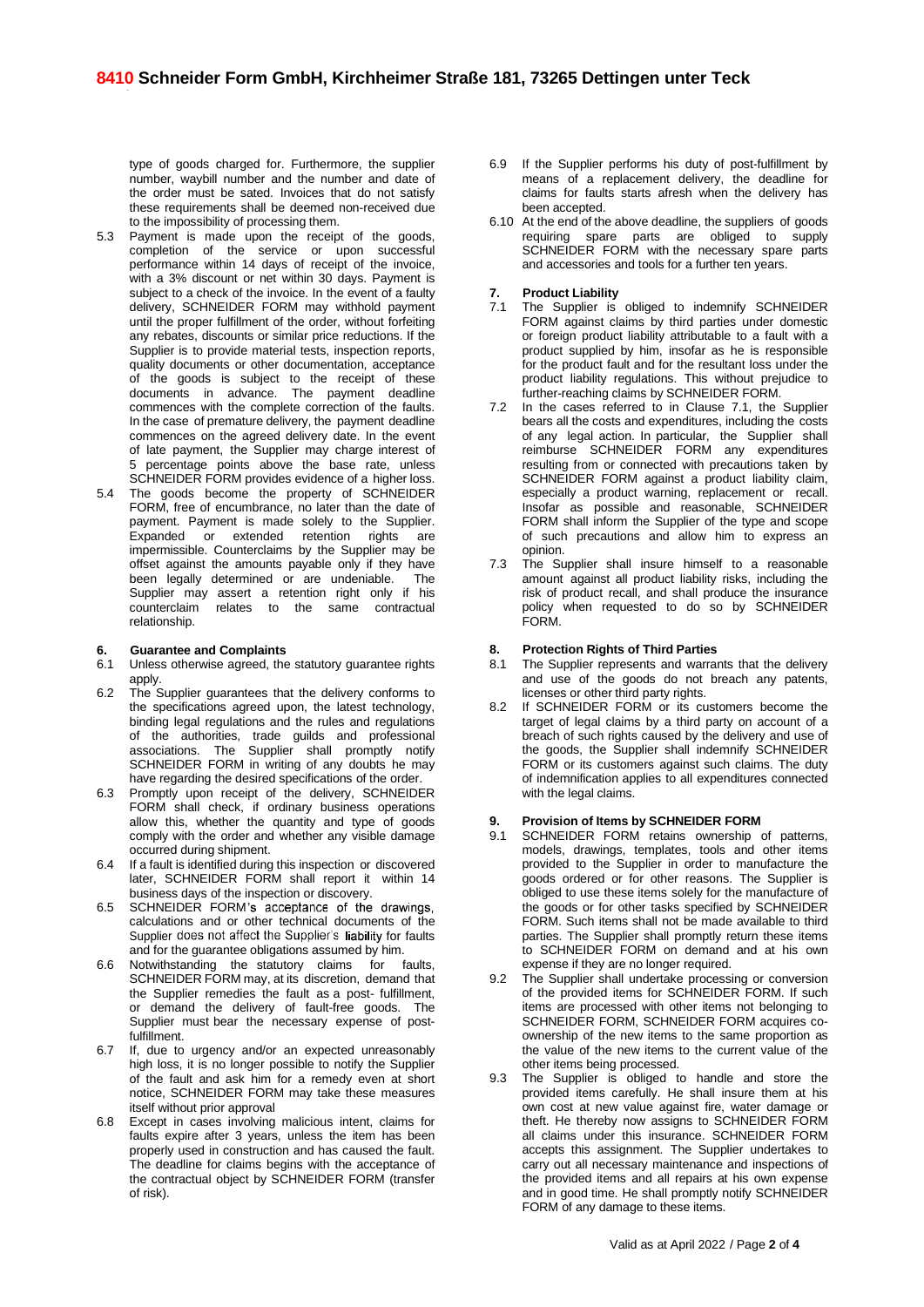- 9.4 Goods which the Supplier manufactures wholly or partly according to instructions from SCHNEIDER FORM or with the use of items provided by SCHNEIDER FORM may be used by the Supplier himself or offered, delivered or otherwise made available to third parties only with prior written permission from SCHNEIDER FORM. This also applies to goods which SCHNEIDER FORM has justifiably not accepted from the Supplier. In the event of a breach of these rules, the Supplier shall pay SCHNEIDER FORM a contractual penalty of  $\epsilon$  25,000. This is
	- without

prejudice to further claims by SCHNEIDER FORM .

# **10. Spare Parts**

- 10.1 The Supplier is obliged to offer spare parts for the products delivered to SCHNEIDER FORM for a period of 10 years after delivery.
- 10.2 If the Supplier intends to cease the production of spare parts for products delivered to SCHNEIDER FORM, he shall report this promptly after reaching such a decision. Subject to Clause 10.1, this report must be submitted at least 6 months before the end of production.

# **11. Force Majeure**

- 11.1 If SCHNEIDER FORM is hindered by force majeure from fulfilling its contractual obligations, especially the acceptance of goods, SCHNEIDER FORM shall be exempt from the duty of performance for the duration of the hindrance and for a reasonable period of time thereafter, without being liable to compensate the Supplier. The same applies if SCHNEIDER FORM is unable to or is temporarily or unreasonably prevented from fulfilling its duties by unforeseeable circumstances beyond its control, especially actions by authorities, energy shortages or significant disruptions to operations. The same applies to industrial unrest that affects SCHNEIDER FORM.
- 11.2 SCHNEIDER FORM may terminate the contact if the hindrance under Clause 11.1. lasts more than four months and the fulfillment of the contract following the hindrance no longer lies in SCHNEIDER FORM interests. Upon demand from the Supplier, SCHNEIDER FORM shall declare after this deadline whether it intends to avail itself of the right of termination or whether it will accept the goods within a reasonable time limit.

# **12. Secrecy**

The Supplier shall observe without time limit the secrecy of all information provided to him via SCHNEIDER FORM and classified as confidential or identifiable as a business or operating secret and, unless used for deliveries to SCHNEIDER FORM, shall not reproduce, convey on or process such information. Through suitable contractual provisions, the Supplier shall ensure that his employees and agents also refrain from reproducing, conveying or processing such business or operating secrets for their own purposes at least for the duration of their employment relationship.

#### **13. Export Controls and Customs**

The Supplier is obliged to inform SCHNEIDER FORM in his business documentation of any permits required to (re-)export his goods according to German, European and U.S. export and customs regulations and according to the export and customs regulations of the country of origin of his goods. For this purpose the Supplier must provide the following information against the relevant items in his offers, confirmation of orders and invoices:

the export list number pursuant to the exports list contained in the German foreign trade directive or comparable binding export lists,

- for US goods, the ECCN (Export Control Classification Number),
- the commercial goods origin of his goods and the their components, including technology and software,
- whether the goods were shipped via, manufactured or stored in the United States or produced with the aid of U.S. technology,
- the statistical trade number (HS code) of his goods, and
- the name of a contact person in his enterprise to answer any queries from us.

Upon request from SCHNEIDER FORM, the Supplier shall provide SCHNEIDER FORM with all other foreign trade details relating to his goods and their components in writing and to notify SCHNEIDER FORM promptly in writing (before delivery of the goods in question) of any changes to the above regulations.

# **14. Sustainability requirements**

The supplier commits himself to implement the following requirements in its own organization and in his supply chain.

## **14.1 Working Conditions and Human Rights**

Working conditions and Human rights are rights that every human being is entitled to. They embody the generally agreed minimum requirements for every human being to maintain their dignity. We all have human rights, regardless of nationality, place of residence, gender, national or ethnic origin, skin colour, religion or any other status. We refer to national laws and regulations as well as international conventions such as the United Nations Universal Declaration of Human Rights Articles 1-30, the Guidelines on Children's Rights and Business Conduct, the United Nations Guidelines on Business and Human Rights, the international labor standards of the International Labor Organization (ILO) and the Global Compact of the United Nations.

# 14.1.1**Child Labor and Young Workers**

This refers to the ban on the employment of children below the legal minimum age. In addition, it must be ensured that, in accordance with ILO Convention No. 138 (International Labor Organisation) on the minimum Age for Admission to Employment, young workers under the age of 18 shall not work at night or overtime and shall be protected from working conditions harmful to their health, security and which are harmful for their development. Compliant with ILO-138 on light work (Articles 6,7) it must be ensured that the tasks of the young workers do not interfere with their school attendance. The total working and teaching time must not exceed 10 hours. The guidelines are the international standards of the Charter of Fundamental Rights of the European Union and the ILO.

# 14.1.2 **Wages and benefits**

Wages and benefits refer to national and international laws relating to basic and minimum wages/salaries and all entitlements above and beyond these, which are to be paid to employees directly or indirectly in the form of cash or benefits which result from the employee's employment relationship. These include paid sick days, sick leave, family leave, paid overtime, and other social benefits. Standards for this are based on the International Labor Organization (ILO) and the United Nations Global Compact (UNGC).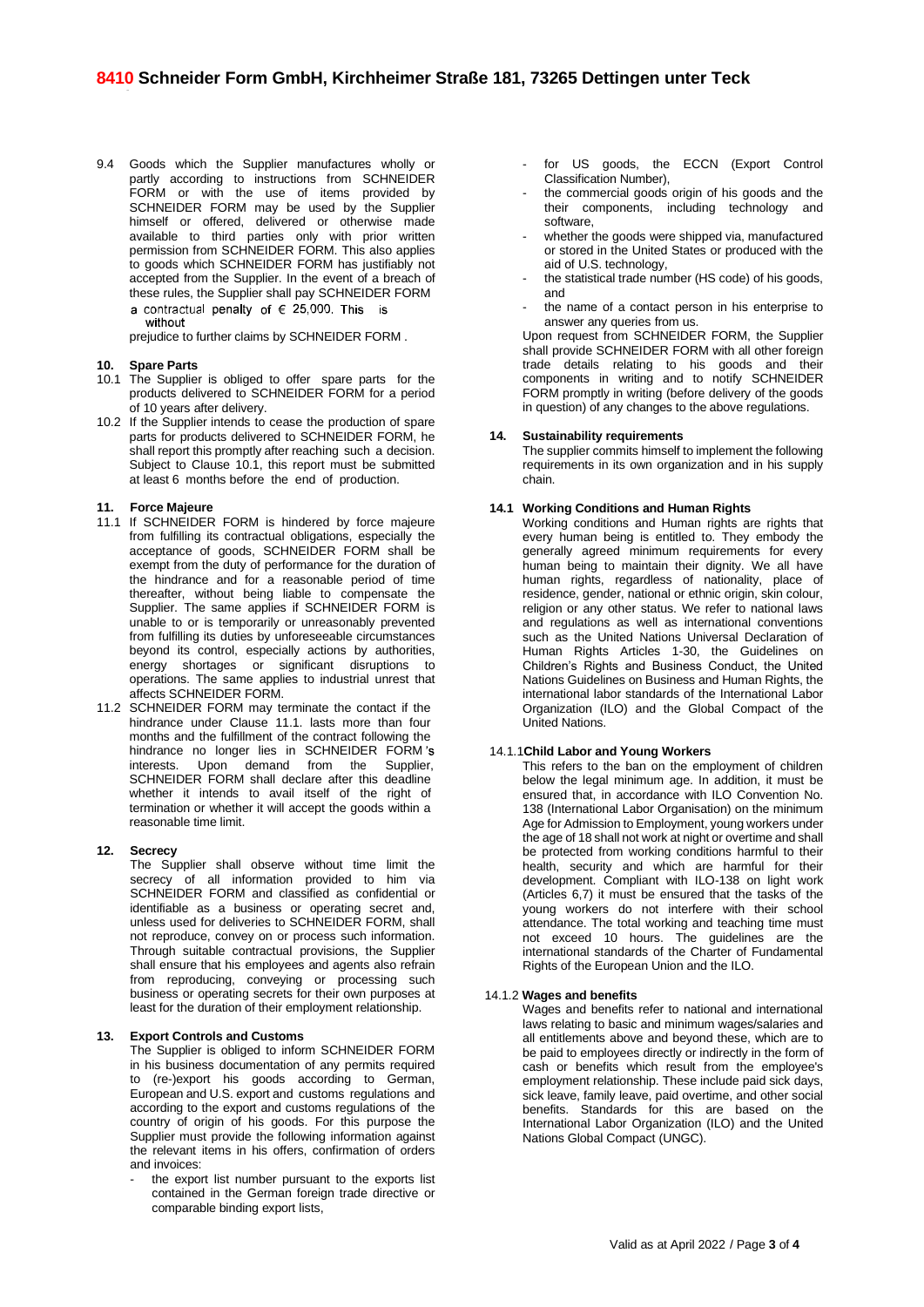## 14.1.3 **Working time**

The regional statutory labor standards must be observed regarding the maximum permissible working hours. The working time refers to a regular working week, which should not exceed 48 hours. In exceptional situations, a workweek may not exceed 60 hours, including overtime. All overtime is worked on a voluntary basis. Employees receive at least one day off every seven days. Laws and regulations regarding maximum working hours and vacation time are observed. Standards on working time are based on regional labor protection laws and the Ethical Trading Initiative, based on the ILO Convention.

### 14.1.4 **Modern slavery**

Modern slavery is understood to mean, any type of work or service that is demanded of a person under the threat of punishment and for which the person in question has not volunteered. Examples include forced overtime, the withholding of identity documents, and human trafficking. The standards are UK Legislation.gov.uk Modern Slavery Act 2015 and the International Labor Organization (ILO).

# 14.1.5 **Freedom of association and collective bargaining**

Freedom of association and collective bargaining means the right to assemble and associate peacefully at all levels, especially in the political, labor and civil society spheres, which includes the right of any person to form and join representative associations for the protection of his or her interests. This also includes the possibility of negotiating processes between employee interest groups and the employer to communicate openly and without any fear of reprisals or harassment, or to reach agreements. Standards for this are the Charter of Fundamental Rights of the European Union.

# 14.1.6 **Harassment and non-discrimination**

Harassment and non-discrimination of any kind is a violation of human rights. By harassment we mean disrespectful, undignified, brutal and inhumane treatment or even a threat of such treatment. In particular, this includes sexual harassment, sexual abuse, corporal punishment, psychological or physical coercion or verbal abuse at all levels of the company. Non-discrimination is a principle that ensures equal treatment of an individual or group regardless of their personal characteristics, including gender, race, colour, ethnic or social origin, genetic characteristics, language, religion or belief, political or other opinion, membership of a national minority, property, birth, disability, age or sexual orientation. These principles must be promoted, respected and adhered to at all levels of each organization. Standards are based on local legal requirements, the criteria of the Charter of Fundamental Rights of the European Union and the criteria of the Global Automotive Sustainability Practical Guidance.

# 14.2 **Occupational safety**

Every employee has the right of healthy, safe and dignified working conditions. We expect our suppliers to align their business processes with an internationally recognized occupational health and safety management system and to strive for thirdparty certification in the long term. Standards for this are the respective local legal regulations as well as the criteria of Article-31 of the EU Charter of Fundamental Rights, the ILO international labor organization, the ISO 26000 guidelines for social responsibility as well as the two internationally recognized management systems SA8000 for social responsibility and appropriate working conditions and ISO45001 for occupational health and safety.

# **14.3 Corporate Ethics**

## 14.3.1 **Corruption, extortion and bribery**

As a matter of principle, corruption within the meaning of the corresponding UN Convention against Corruption must be rejected. Transparency, integrity and responsible management and control must be promoted in an appropriate manner at all levels of the company. Corruption can take many forms, varying in<br>severity, from petty influence peddling to from petty influence peddling to institutionalized corruption. It is defined as the abuse of power for personal gain. It includes not only financial gain, but also non-financial benefits. The standards for this, in addition to the respective local legal provisions, are the criteria of the UN Global Compact and Transparency International.

# 14.3.2 **Privacy and data protection**

Privacy, data protection and confidentiality are a human right and must be respected, observed, protected and handled with trust at all levels of the company. These aspects must always be demanded and promoted. According to the Charter of Fundamental Rights of the EU, the protection of personal data in Article-8 reads as follows. Everyone has the right to the protection of personal data concerning him or her. Such data may only be processed fairly for specified purposes and with the consent of the data subject or on any other legitimate basis laid down by law. Every person has the right to obtain information about the data collected concerning him or her and to have the data corrected. The standards for this are, in addition to the respective local legal provisions, the criteria of the EU Charter of Fundamental Rights, the EU Data Protection Regulation DSGVO and the EU General Data Protection Regulation (GDPR). If no corresponding data protection guidelines exist or have been agreed in our supply chain, our data protection guidelines apply, which are published on our website [www.schneider-form.de.](http://www.schneider-form.de/)

# 14.3.3 **Fair competition and antitrust**

Fair competition and antitrust law refers to the observance of fair business and competition standards, including, among other things, the avoidance of business practices that unlawfully restrict competition, the improper exchange of competitive information, and price fixing, bid rigging or abusive market allocation. It is the primary responsibility of our suppliers alike to consistently comply with these competition rules. They must be aware of the risks associated with violating competition rules and communicate them clearly through our purchasing policy. This policy allows our organization and our interested parties to minimize the risk of involvement in competition violations and the costs incurred by anti-competitive behavior. The standards for this are based on the respective local legal regulations, as well as e.g. the determining antitrust law and in accordance with the criteria of the Global Automotive Sustainability Practical Guidance and the European Commission (Common Rules on Competition, Taxation and Approximation of Laws, Articles 101- 106).

# 14.3.4 **Conflicts of interest**

In our organization and supply chain, we understand conflicts of interest to be when an individual employee, or the organization itself, may exploit one's job function in some way for personal or corporate gain. These potential conflicts of interest must be avoided or transparently identified in the supply chain in order to avoid potential conflicts of interest or to bring about solutions. The standards for this are OECD (Organization for Economic Cooperation and Development) Recommendation of the Council on Integrity in Public Life.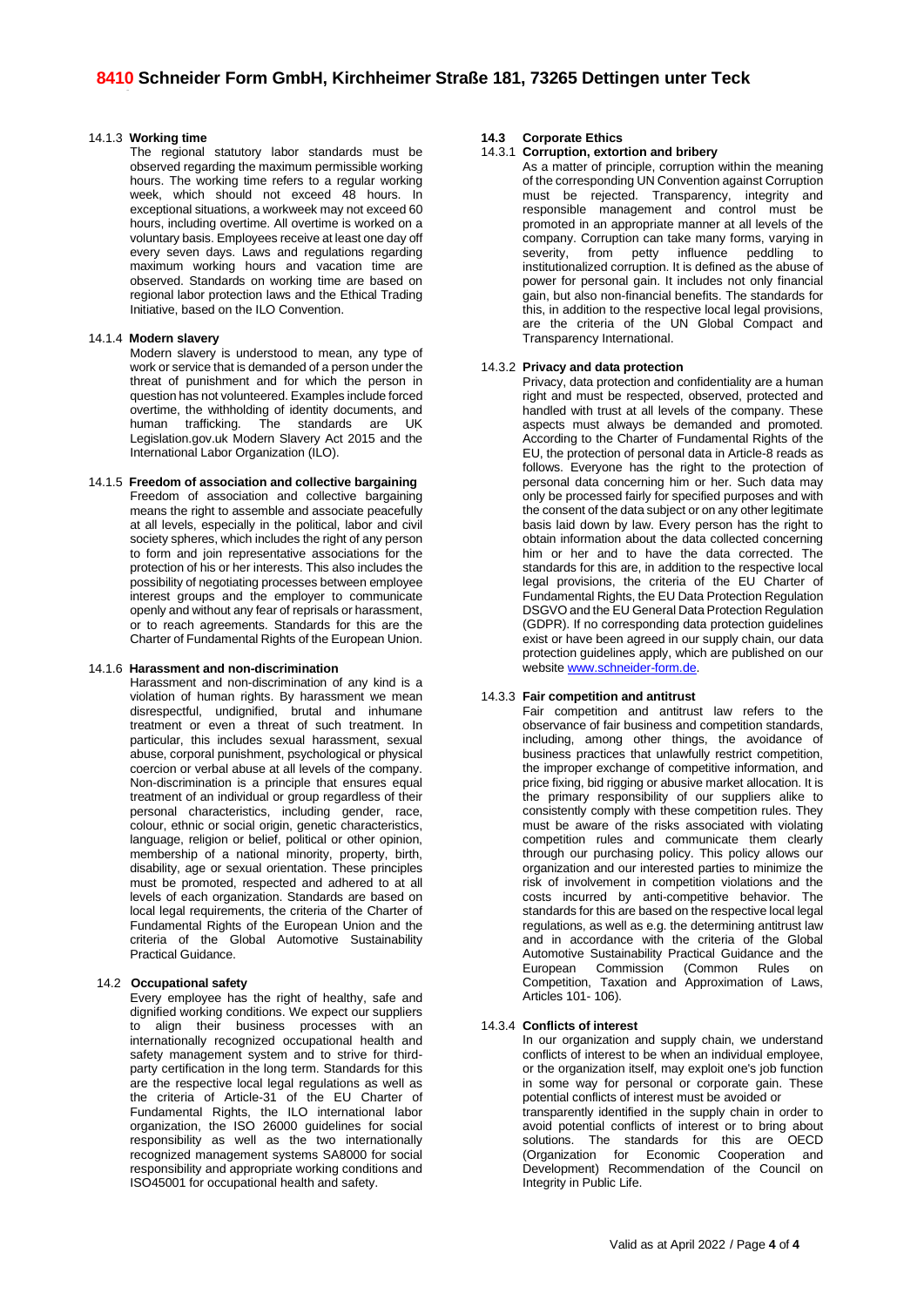14.3.5 **Whistleblowing and protection against retaliation** By whistleblowing and protection against retaliation, we mean that every employee in our supply organization is given the opportunity to report unusual circumstances or deviations. This must not result in disciplinary action, suspension or termination, discrimination, harassment, denial of promotion or other adverse action that may be taken in response to a report. To this end, we expect our suppliers to establish a trustworthy reporting office.

## 14.4 **Environment**

We always strive for a sustainable environmental and resource-saving handling for the protection of our earth in our supplier chain. In particular, when dealing with environmentally hazardous substances in relation to the management, core and supporting processes in accordance with the process landscape of your organization, environmentally friendly auxiliary, operating and substitute materials must be used in a low-consumption manner. We expect our suppliers to align their business processes with an internationally recognized environmental management system according to ISO14001, or a local comparable standard, and to strive for third-party certification in the long term.

#### 14.4.1 **Greenhouse gas emissions, energy efficiency and renewable energies**

We expect our suppliers to determine and continuously reduce their greenhouse gas emissions (CO2 footprint), as well as to know and measure their energy flows and also to continuously make more energyefficient use of them. To this end, the use of renewable energies must be anchored in the company's objectives. We expect our suppliers to align their business processes with an internationally recognized energy management system according to ISO50001 or a local comparable standard and to strive for thirdparty certification in the long term.

### 14.4.2 **Water quality and consumption**

Water scarcity, emerging water pollution, and climate change are growing global problems. Combined with industrial use, urbanization and population growth, our available water resources are under enormous strain. Therefore, we expect our suppliers to use and reduce their water consumption in an environmentally friendly way through targeted and verifiable measures.

# 14.4.3 **Air quality**

There is a close link between air pollution and climate change. The extraction and burning of fossil fuels, as the main source of CO2 emissions, not only fuels climate change, but also releases large amounts of air pollutants. Therefore, we expect our suppliers to reduce environmentally harmful emissions in order to improve air quality in the future. Particular attention should be paid to air emissions such as volatile organic carbons, ozone-depleting substances or exhaust gases from combustion processes during production.

#### 14.4.4 **Management of sustainable resources and waste reduction**

An essential component of sustainable development is the careful and efficient use of natural resources. The entire economic cycle is considered and optimized throughout the supply chain, from the extraction of raw materials to the manufacture and use of products to the recycling and disposal of waste. We therefore expect our suppliers to place continuous improvement in the use of sustainable raw materials at the center of their procurement and thus drive waste reduction.

#### 14.4.5 **Responsible chemical management**

All chemicals subject to declaration and monitoring must be handled by our suppliers in accordance with safety and environmental legislation. Environmental policy and activities are focused on the Reduction or substitution of hazardous chemicals with a major impact on the environment.

# 14.5 **Upstream supplier management**

On upstream supplier management, we expect that the sustainability requirements in this chapter will also be passed on by our suppliers to their subsuppliers.

- 14.5.1 **Sustainability requirements for sub-suppliers** Sustainability requirements affect the entire supply chain, right down to the raw materials. Therefore, we ask our suppliers to identify the entire raw material supply chain and to include it in the responsible procurement of raw materials.
- **15 Declaration of compliance with regulations on the use of restricted or forbidden substances** By confirming the order the supplier also confirms the compliance with the following guidelines of all to the SCHNEIDER FORM delivered goods:
	- a. 2011/65/EU "RoHS" restricted use of hazardous substances in electronic products
	- b. 2012/19/EU "WEEE" disposal of electronic waste products
	- c. 2000/53/EG "ELV" vehicle end of life reglementation, 2002/525/EG
	- d. 1907/2006/EU "REACH" registration, evaluation, authorization and restriction of chemicals
	- e. EU-Guidelines 2003/11/EG Penta- and OctaBDE (Penta- and Octabrominediphenylether)
	- f. EU-Guidelines 2006/122/EG PFOS (Perfluoroctanesulfonates)
	- g. AltfahrzeugG old car act
	- h. AltfahrzeugV old car ordinance
	- i. ElektroG electronic product act
	- j. ElektroStoffV (electronic product ordinance) ordinance on the restricted use of hazardous substances in electronic products
	- k. Chemicals Act & Hazardous Substances Regulation, as well as all relevant German regulations